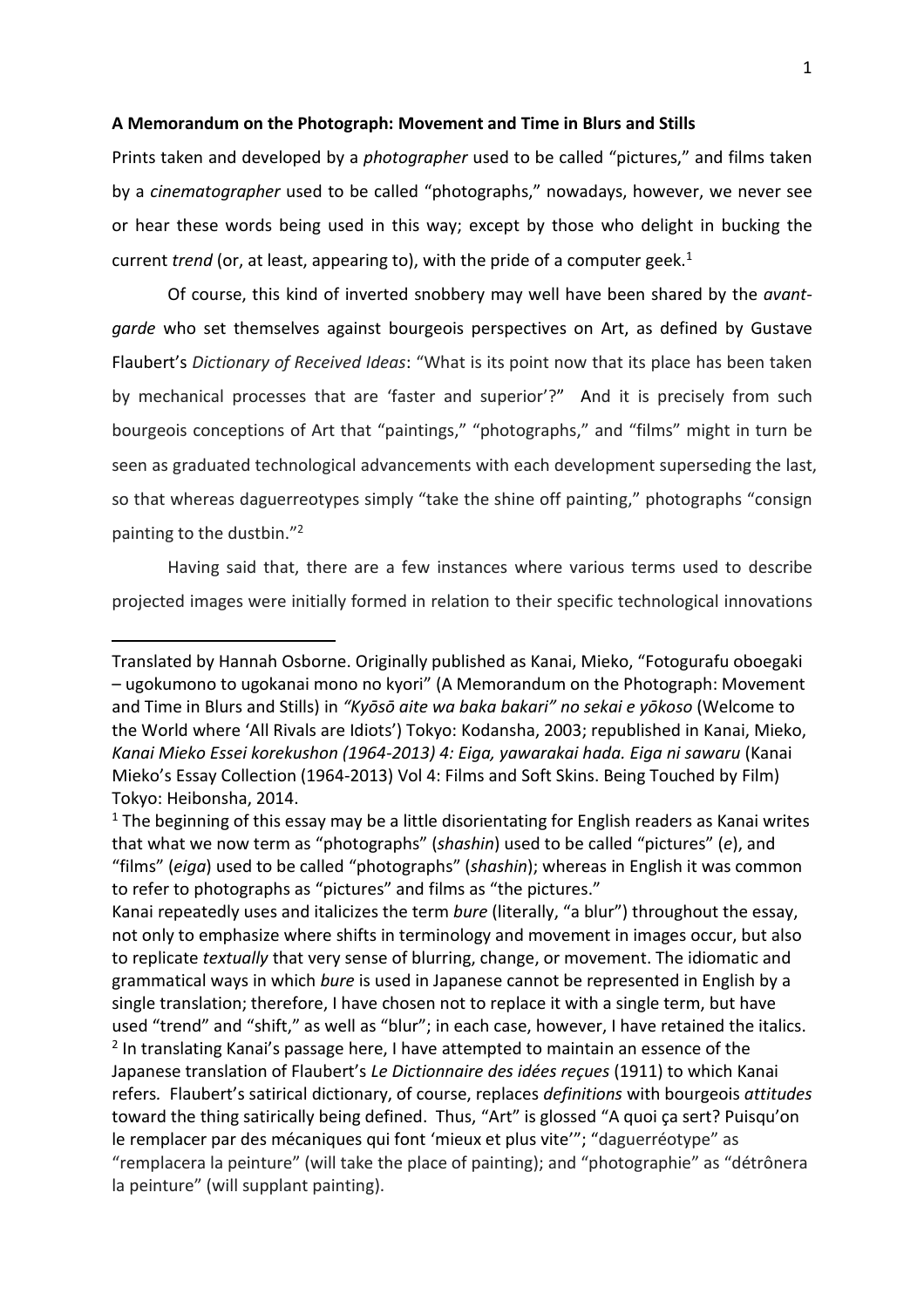– "plate" for the icon that the pinhole *camera obscura* copied onto a silver coated plate; "paper prints" for the printed image of the photograph upon paper; and finally "film" for the material on to which photographs are strung together to make moving images – but have now *shifted* in the application of their meaning. At first, then, naming these parts was simply a matter of technical accuracy; calling "videotapes" that we watch on our television screens "films" as we do now, however, seems like a completely different exercise.

## \*\*\*

When I started this essay, I intended to write about how photographs appear in films; but before I do so, I wish to write about how, within the moment of the unmoving fixed image of a *photograph* (or drawing of light) – a moment measured by the speed of the camera's shutter – there lives a subtle *cinematograph* (or drawing of movement):

In summer, canna lilies of all colors bloomed. In our garden they grew taller than the adults, and to me they seemed like a grove of trees. One day, our whole family formed two lines in front of those lilies. I can picture it now; a box-shaped camera pointing toward us, next to which stood a man I didn't know. I was being held by my mother at the end of one line. We faced the main road, so our main residence was off to the left; and I could see my grandmother perched on its veranda. My elder sister and brother took turns to go and speak to her about something, but she didn't get up. So then, having decided to leave my grandmother out, we must have all turned toward the box-shaped thing; but, this time, the strange man started talking very earnestly to me. Saying things like, "Hey, wait for the *lil birdie* to pop up!" he tried very hard to catch me smiling, as he pointed to the box covered with a black cloth. In our house we never once used baby words like *lil birdie*, so I remember that phrase extremely well; and I of course realized that the man was doing his best to divert me. Well, that *lil birdie* never did show its face. And it wasn't until many years later, when looking at the photograph, that I realized what had been going on at that moment. While everyone else had appropriate smiles fixed upon their faces, only I, being held by mother, have this smudgy *blur*. Although I remember the scene well, I was surprised to see that I'd been so young that I'd not been able to stay still even for the duration of a photograph being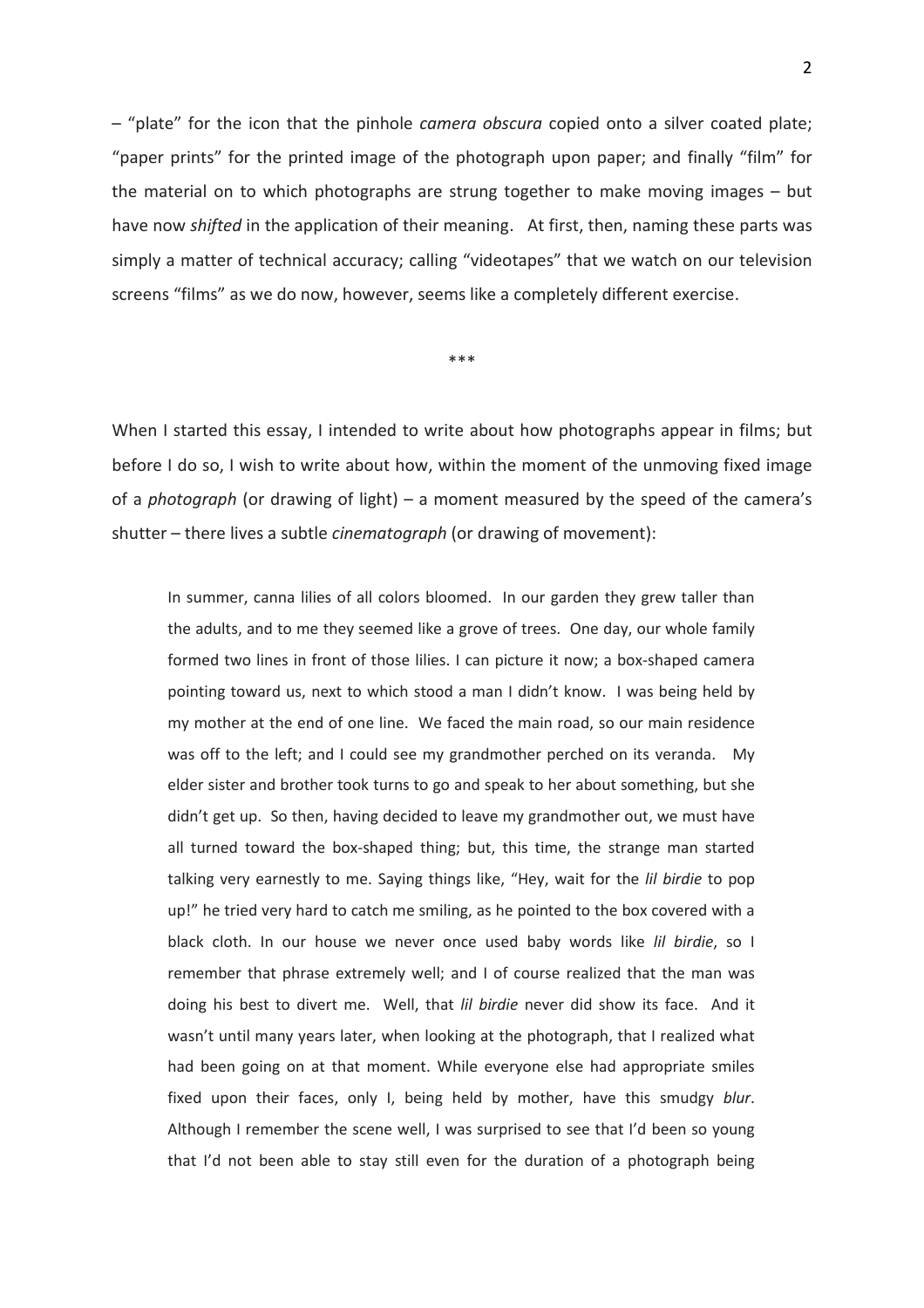snapped; and I finally understood why the photographer had been speaking so earnestly to me and me alone.<sup>3</sup>

## (Ishii Momoko, *A Story of Youth*)

With the invention of the shutter, the camera lens, and photosensitive film, the camera made it possible to fix any rapidly moving physical subject to a single point in time within a single frame; and perhaps this is the divine purpose for which the photograph was meant to exist: so that Edgar Degas could draw movement as blurs of light in his ballerina photographs; so that Robert Capa could work around the problem of ethics implicit in photo journalism by *blurring* the photos' focus; so that, in an act, not of ethics, but rather of adventurousness, curiosity, and ambition, James Stewart in *Rear Window* would break his leg in order to capture *the decisive moment* in a racing accident; and, finally, so that David Hemmings in *Blow-Up* who, in attempting to snap a photo of a couple fooling around together, would later discover images in his camera's film that he'd had no intention of taking, of both a dead body and the murderer. But of course, even if you have never seen Ishii Momoko's family photo, clearly a child's memory of being taken as a *blur* speaks about more things than can be captured in one photo, as there are many motivations behind any desire to *brand onto paper* (print) and *stretch out* (enlarge) an image into a photograph so that everyone can view it. As I was writing this, I *stopped*, or rather, had a sudden *start*, remembering that many years ago I had bought a photo collection by Claude Simon;<sup>4</sup> however, after searching every last book case in my house I still cannot find it, and am wondering whether I ever had such a thing: was it an acacia outside that window, or was it a sycamore, on whose leaves and branches the sun shines, and are they trembling because the wind is blowing, or do they just seem to be doing so because the camera's focus is

<sup>3</sup> An excerpt from Ishii Momoko's autobiography, *Osana monogatari* (A Story of Youth), 1981. Ishii (1907-2008) is a well-known translator of children's literature and children's writer in Japan. She translated A. A. Milne's *Winnie-the-Pooh* in 1940 and made her debut as an author with *Non-chan kumo ni noru* (Non-chan rides on a cloud) in 1947.

<sup>4</sup> Claude Simon (1913-2005) the French novelist often associated with the *nouveau roman* movement, won the Nobel Laureate for Literature in 1985. His novel *La Route de Flandres* (The Route to Flanders) was published in 1960 and earned him the literary prize, *L'Express* and international recognition; he later produced the novels *Histoire* (History) in 1967, *Les Géorgiques* (The Géorgiques) in 1981 and *L'Acacia* (The Acacia) in 1989 all center on the theme of family history. In this essay Kanai refers to and quotes from his novel *Le Vent* (The Wind, 1957).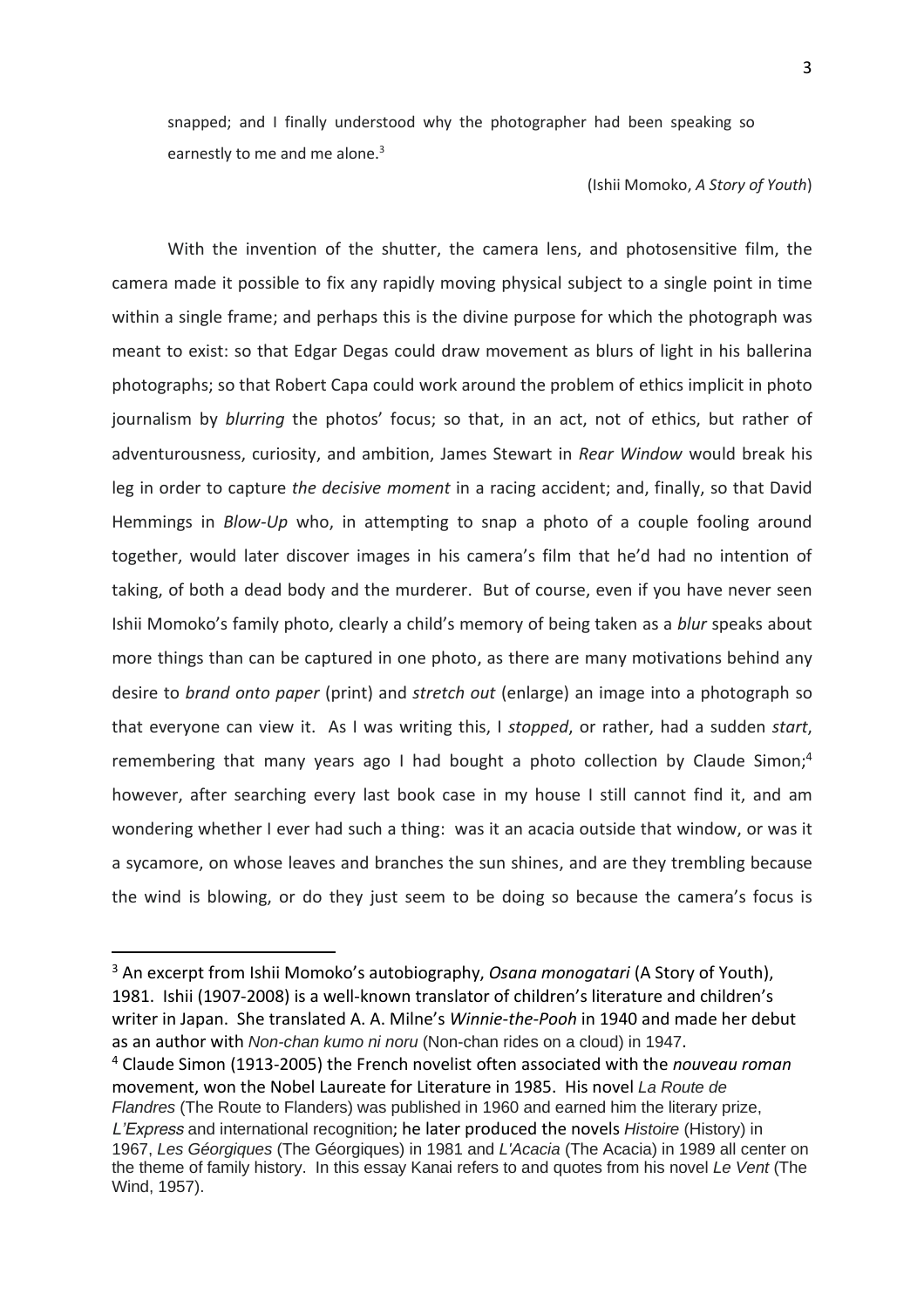completely out?; had I really seen those photos of children's doodles of simple circles and doll shapes chalked on stone paving, and a bunch of down-and-outs leaning and sitting on street walls, their once neatly shorn hair now scruffily grown – photos that seemed extremely unclear and that made me pause in deciding whether or not this was because they were the result of images' having been enlarged in order to be printed?; had I really seen those photos in which the subjects snapped could be thought of, not as just ordinary, but moreover, as refusing all empathy with their onlookers? I even became a little bit nervous contemplating whether Simon's photographs, which create shapes by shading irrefutably distinctive black and white outlines that insist upon their being, were rejecting, for instance, the violent wind, light and matter of Straub and Huillet's *Cézanne.*<sup>5</sup> Aren't those incarcerated in the art gallery / psychiatric ward / prison drawn from the same light as Cézanne's photographs?

And although I cannot find Simon's photo collection, his words still linger: "wasn't there something like this just there?"; "wasn't that just like this?" For instance, I remember lines such as: "The sycamore branch almost reaches the small window, and at night time the street light projects the ceaselessly moving shadow of the branch and its shimmering collection of sword-like leaves onto the ceiling; their patterns forever disentangling, parting slightly, then falling back into themselves." And, "all day long the village green rather resembled what we might call a meadow, and his daily life was free from cares," "and then, from his window every day, Montès was able to watch the calm, irresistible rebirth of life – or rather, the unchanging succession of unchanging stages in which seedlings appear, then sprout as a glorious, mystical, and dreamlike pulsation, their delicate buds swaying in the ceaseless wind, swelling, silently bursting and plastering the entire scene, that reminded him of something. […] At other times he would go and sit on one of the benches up on the mound in the village green wearing rags with his hair like a bird's nest and watch the

<sup>&</sup>lt;sup>5</sup> Jean-Marie Straub (1933-) and Danièle Huillet (1936-2006), French filmmakers who worked together to make over twenty films that drew upon literature, plays, political writings and opera to deliver radical communist critiques of culture and society. The film that Kanai refers to here was originally titled *Paul Cézanne im Gespräch mit Joachim Gasquet* (released in 1989), has audio tracks in both French and German, was released under the title *Cézanne* and subtitled in Japanese. Coincidentally, Straub and Huillet released another film on *Cézanne* entitled *Une Visite au Louvre* (A Visit to the Louvre) in 2004, the year after Kanai published this essay.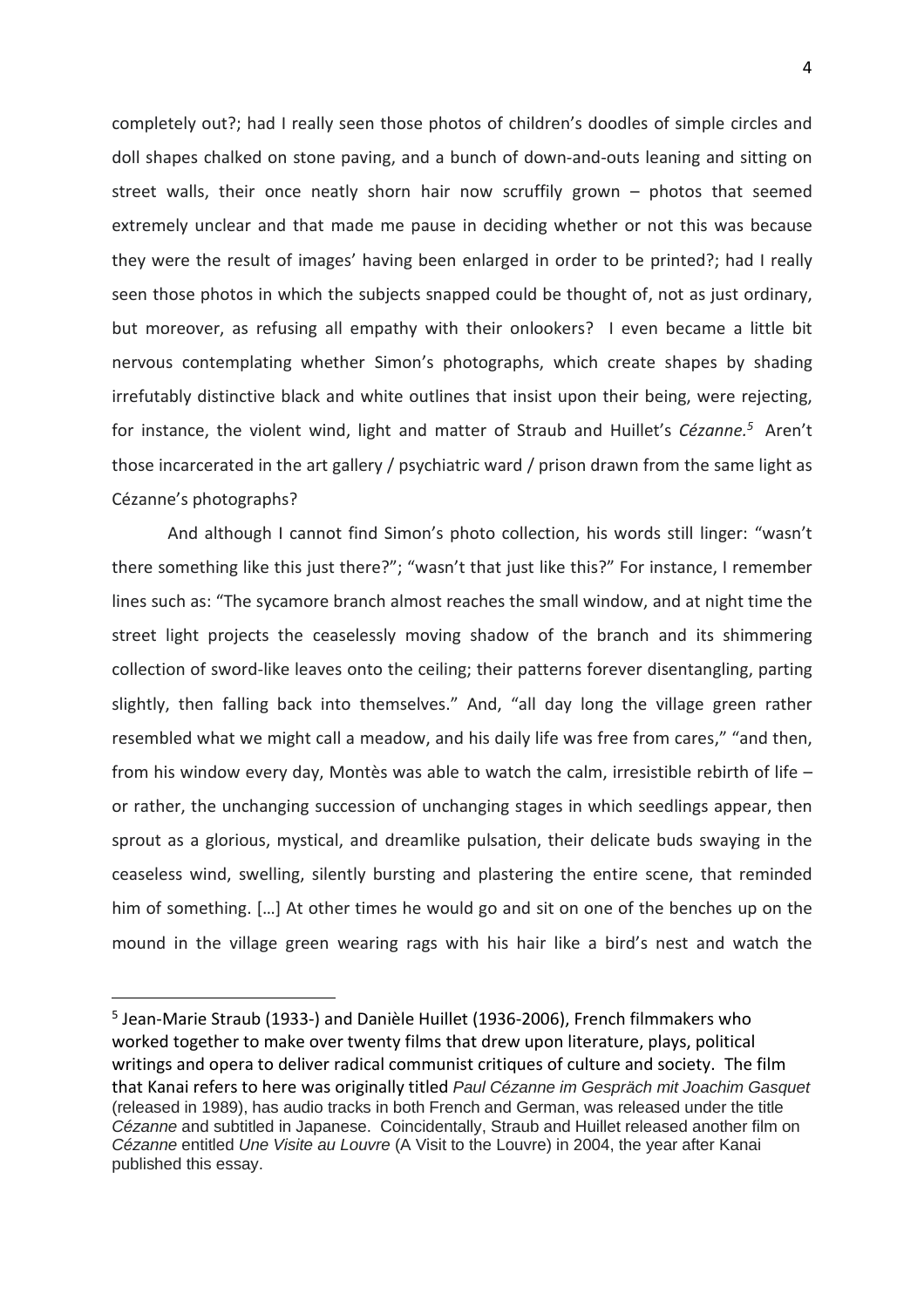children of the neighborhood chasing each other and playing; sometimes they would play at jostling each other around him, raising their shrill voices, and he would half capture in photos how they played at attacking his space. Or else, in the midst of the wind that blew through the open space under a patched up tent, he would watch the foremost row of women, naughty boys, and childish Arabs go round to a flimsy tune on the small carousel; those two young girls from the hotel would cling to each other; their bodies stiff and a heavy look on their faces, whether they were riding on the pig, the goose, the swan, the horse, or the rusty bicycle; but when the roundabout began to slow and then stopped, their eyes, which were sparkling with delight, would stare entreatingly at him, upon which cue he would simply nod; but meanwhile an expression of ecstatic light would float upon his face and for all the world he would inevitably take his purse made from the same leather as those shoes out of his pocket: one more time, just one more time please. . .." .<sup>6</sup> And, I should mention, I remember it because the bottom left hand side of a page in this book is folded into a scalene triangle so that it almost magically opens; and yet *it is not anywhere here*; it is almost *like a film* that isn't being projected onto the screen, even though a projector is turning; can it be that right now these *photographs* I cannot see are demanding that I watch the long, panoramic hand-held shot that Montès took, half playfully, of the hotel window and the village green?

In other words, Simon's photographs' visual charm resides in the fact that they are almost other-worldly. Similarly, the commemorative family photograph depicted in Ishii's *A Story of Youth* (included, of course, in the original illustrated monochrome version) is simply a photograph of a post-Meiji era family, and *its* visual charm is surely that: unless we are one of the relatives of the people in the photo, it, too, is other-worldly. Standing behind the family were those heliographs; canna lilies with their large, uniquely-shaped leaves and red flowers that had overgrown like a thicket of trees, growing taller than the adults; which means that the bright summer sunshine must have poured onto them, and I suppose that

<sup>&</sup>lt;sup>6</sup> In this paragraph, Kanai cites a lengthy passage from Hiraoka Tokuyoshi's translation of Claude Simon's novel *Le Vent* (1957). Simon's prose style can be distinguished by its use of free indirect speech and long sentences that often span many pages. By not indenting the citation, and moreover, by embedding it entirely within her own extremely long sentence, Kanai's essay re-enacts Simon's mode of writing. Simon's novel has been translated into English by Richard Howard as *The Wind* (1959), but here I have translated Hiraoka's Japanese version.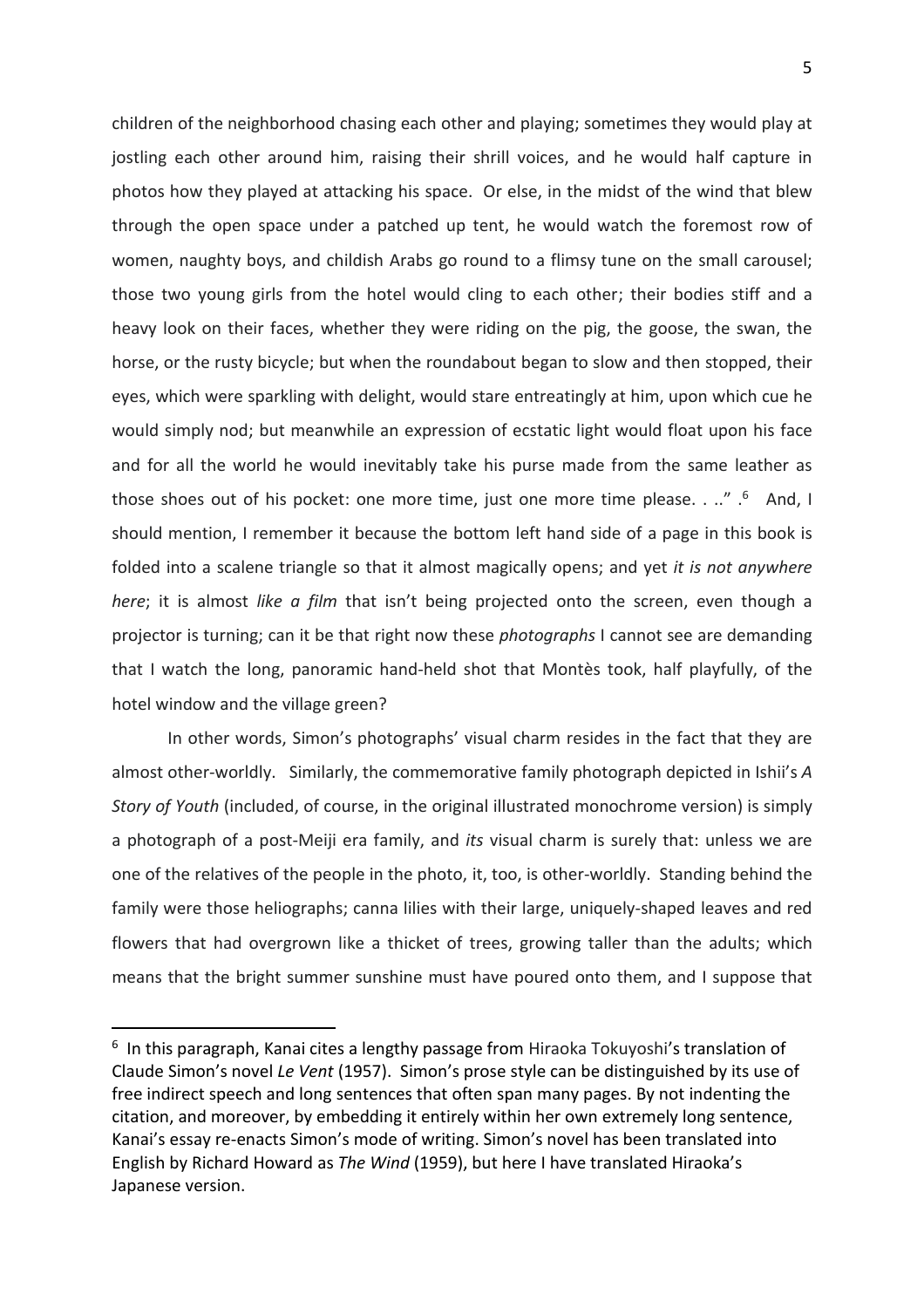the young Momoko found it difficult to keep still in the bright light. At any rate, the photograph's failure to capture Momoko's face in that light means that her presence there creates a strong impression on us, and it is precisely her blurred face's sense of presence which, I wish to contend, Simon's photographs all similarly hold. Thus, we calculate the distance between ourselves and the photograph through time, and yet, movement and time are two things that light cannot stop painting.

\*\*\*

But there is a little thing I would like you to do for me. I want a photograph of you…. (Oscar Wilde, *Lady Windermere's Fan,* 1892)

When Mrs. Erlynne – who leaves without confessing that she is Lady Windermere's mother, having pocketed the fan (the article whose importance is indicated by its inclusion in the title and in its metonymic representation of Lady Windermere's "pride") – also then requests a portrait photograph of her daughter and her baby, this behavior might be seen, certainly in terms of its dramatic function in the play, as no more than a minor gesture, or footnote; nevertheless, it is arguable that portrait photographs, or the *mug shot*, are used as if they are proof of identity precisely because of the primitive desire, which could almost be described as a curse, to reproduce likeness, or which weekly magazines call "putting a face to the name."

While many clamor for a photograph of their beloved so that they may look at it and check that it is them, Gregory Peck, in contrast, robs potential viewers of a set of photographs that have been illicitly taken with Eddie Albert's mini-camera, of iconic moments showing Princess Ann having a day out in Rome; he instead hands them to Audrey Hepburn as "a memento." But what do these photographs mean? As a photographer for a media outfit, when Eddie points his camera at Audrey and closes its shutter, it is so that he can inform his audience through the repetitive candor of successive photographic frames; in the eyes of news media readers, who hanker to see them, the way these photographs are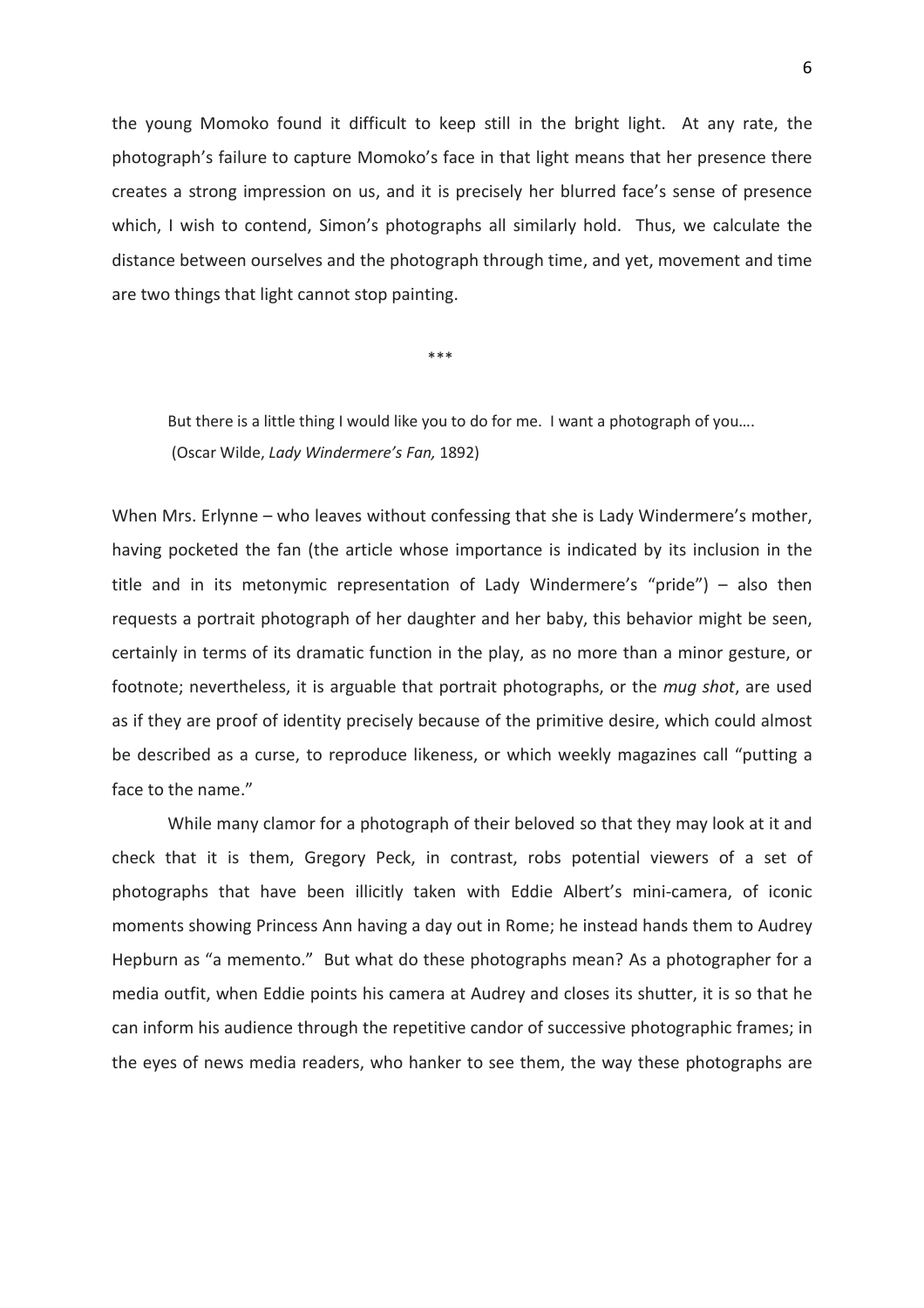able to halt time through the medium of freeze-frame undoubtedly lends them an ability to *impart the truth*. 7

This is again the case in *Funny Face*, when, for the second time in her career, Audrey is turned into a set of photographs that fulfill the function of *imparting the truth* within the frame of the moving picture (not counting the various bromide and still photographs and double page magazine splashes of her at home) and here too, all such photographs/snapshots of truth are freeze-frame.

With the exception of François Truffaut's *The 400 Blows*, films that do not provide a clear conclusion to the story, but which suddenly freeze the frame to display instead pseudo-photographic images, are as cheap and tacky as the sort of novels that wind up instructing you, the reader, "to write the rest of this unfinished story"; and, in my opinion, the way they seek to replicate the clicking of the camera's shutter is equally so.

So, when someone in a film snaps the camera's shutter, how should we be shown the photographs taken? There are numerous methods: in Jean-Luc Godard's *Masculine Feminine*, Jean-Pierre Leaud, who is holding a camera in order to take a photograph of his girlfriend on top of a roof, takes a step back in trying to find an angle he likes through the viewfinder, and falls off the roof backwards, still holding the camera; or, in relation to freeze-frame images, there is a scene in *Every Man for Himself* where a young woman is hit by a man and her hair creates a gently swirling *blur*, as if the film is being repeatedly interrupted. This puts me in mind of Tsutsui Takefumi, who writes in "Godard 1979, or On Godard's Classical Features": "Strictly speaking, this does not create a uniform slow-motion effect of drawing out time, as the frame is continually halted at an uneven rate. However, this jerky movement appears suddenly in the middle of a frame run at normal speed. It's like a photographic strip. The effect therefore, is not created through filming, but rather by reproducing the frame with an optical printer and cutting it in an editorial suite (this is easily done with a video recording, but takes time to achieve with film)."<sup>8</sup> I also think of Alfred

<sup>7</sup> Kanai's essay here italicizes the term *shashin* (photograph) in pointing out that photographs are assumed by viewers to impart some kind of truth, and in so doing emphasises the double meaning of the term, whose kanji characters,  $\overline{\mathcal{F}}$ 真, literally means "to impart truth."

**<sup>8</sup>** Here Kanai cites the pamphlet that accompanies the Japanese special edition DVD of *Sauve qui peut/la vie* (*Every Man for Himself*, 1980) by Jean-Luc Godard.